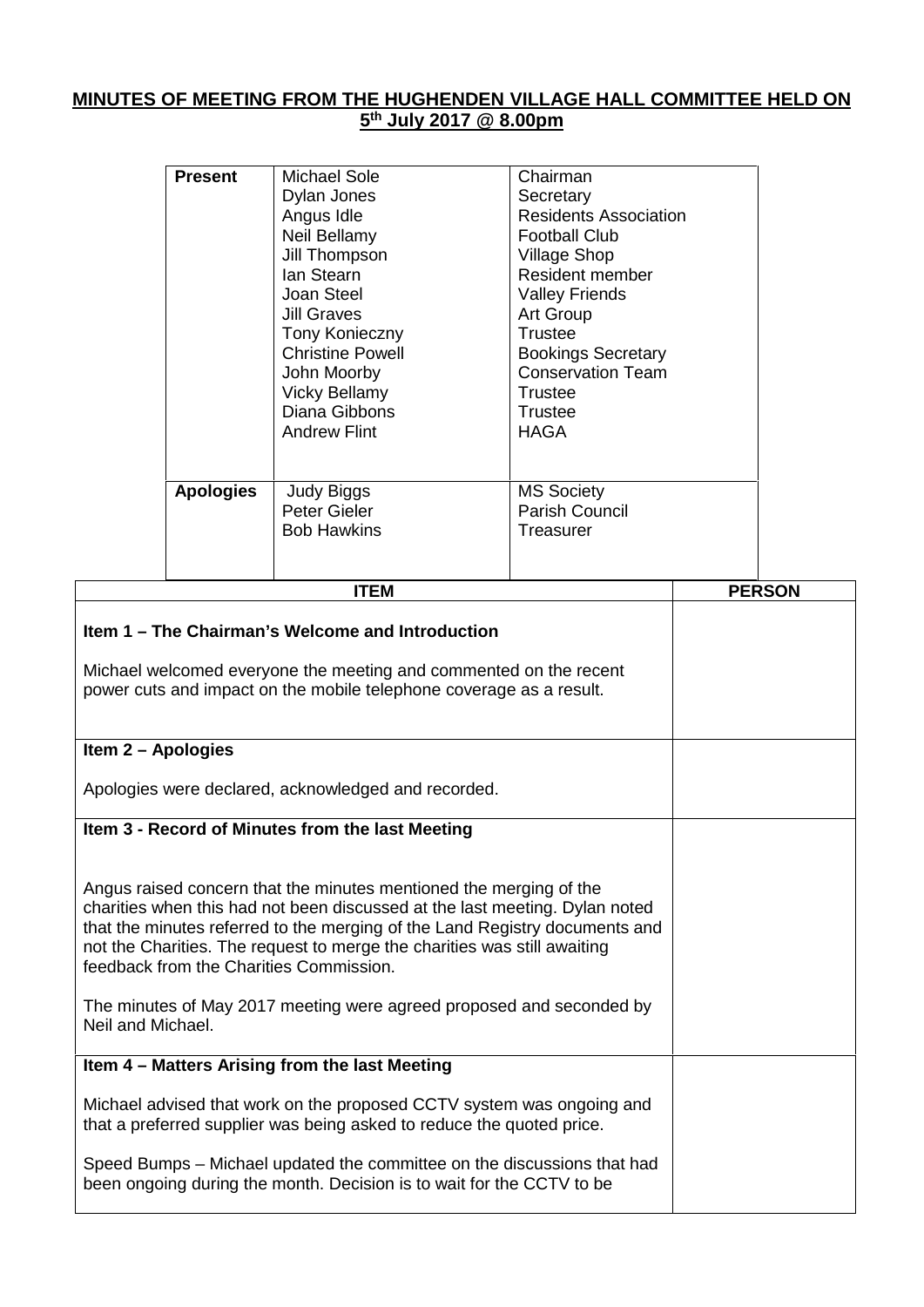installed and improve signage to see if that reduced the misuse of the car park.

20:08 Ian Stern Joined the meeting

Michael informed the committee that the first Village Day meeting had been held. The date is confirmed as the  $14<sup>th</sup>$  July 2018. The theme is yet to be decided.

The Fire Assemble Point will be signposted by Bev in the coming days.

Advice on drone flying was awaiting Peter Gielers return from holiday.

Potter Plaque will be replaced by Bev who has two plaques in his garage somewhere!

## **Item 5 – Chairman's Report**

Michael informed the Committee that Bev had requested a sabbatical from the Hall for a few months. Bev would continue to complete his tasks in the short term but requested he be emailed or text messaged and not phoned.

Michael also informed the Committee that he had successfully completed an application for an alcohol license for an event at the Hall. With the process being so quick and easy Michael suggested that the Hall may want to apply more often for events.

The Valley Players will be performing 'The Ghost of Halfway House in July and Michael encouraged all to attend.

## **Item 6 – Treasurers Report**

In Bob's absence Michael gave a brief overview of the accounts that were emailed to the Committee prior to the meeting. Items to note:

Payment for kitchen worktop £1800 Current balance of funds is £82,551

Michael suggested that in future meetings fundraising is covered by Vicky.

Current planned fund-raising events are:

Xmas Dance 16th December Xmas Bazaar 25th November

## **Item 7 – Secretary's Report**

Dylan advised that the shop committee had responded with feedback on the draft shop lease. We were now considering their comments and would arrange to meet with the shop Committee to discuss in more detail.

Dylan was still awaiting feedback from the Hopkins Estate on the updated covenant.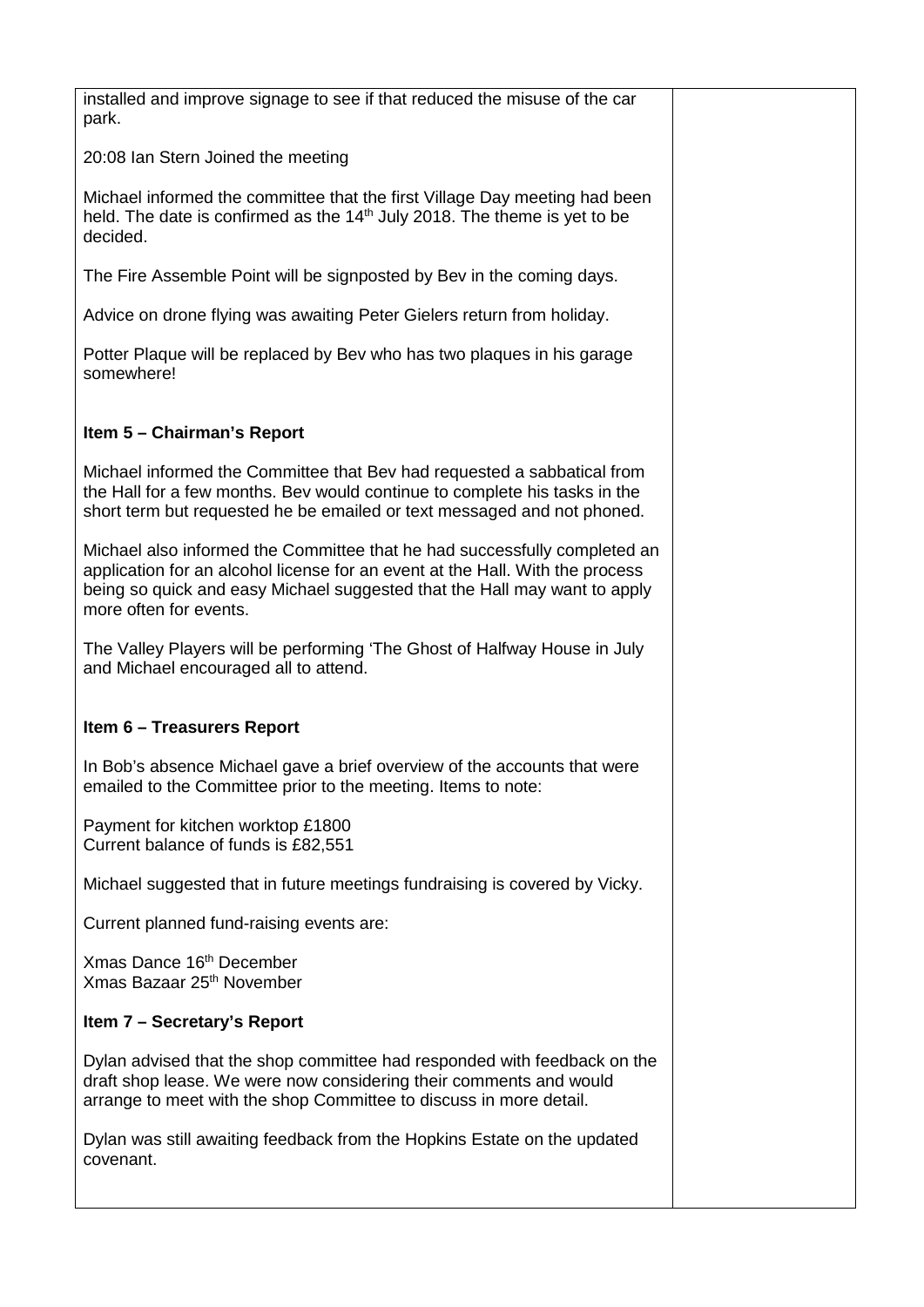| Dylan advised that the official feedback from the Fields in Trust was that they<br>would support the merger of the charities as long as we signed a new deed<br>(to replace the 1950 Covenant) to dedicate the Field to the King George<br>memorial. The Fields in Trust Board have sent through a draft Deed and<br>would finalise the agreement once the new covenant and constitution was<br>received. |             |
|-----------------------------------------------------------------------------------------------------------------------------------------------------------------------------------------------------------------------------------------------------------------------------------------------------------------------------------------------------------------------------------------------------------|-------------|
| Item 8 - Maintenance Report                                                                                                                                                                                                                                                                                                                                                                               |             |
| Michael gave a quick update on outstanding maintenance work:                                                                                                                                                                                                                                                                                                                                              |             |
| Internal Doors – Installation is delayed and will take place $31^{st}$ July – $2^{nd}$ Aug.                                                                                                                                                                                                                                                                                                               |             |
| Garage roof – scaffolding is up and will start next week. Dylan requested the<br>roofers took a look at the small hall roof as there seemed to be storm<br>damage around to soffits.                                                                                                                                                                                                                      | Maintenance |
| Hanging baskets with an irrigation system has been installed at the east side<br>of the Hall.                                                                                                                                                                                                                                                                                                             |             |
| Additional lighting and mics were being purchased and installed for use by<br>the drama group. Speakers would also be installed in the 'back stage' area.                                                                                                                                                                                                                                                 |             |
| Neil highlighted that the code on the field gate had been changed. Michael to<br>check and circulate the new number.                                                                                                                                                                                                                                                                                      | Michael     |
| Item 9 - Booking Secretary's Report                                                                                                                                                                                                                                                                                                                                                                       |             |
| Christine advised that Defib training would take place on the 16 <sup>th</sup> July.                                                                                                                                                                                                                                                                                                                      |             |
| Item 10 - Village Shop update                                                                                                                                                                                                                                                                                                                                                                             |             |
| Jill advised the shop was still going well.                                                                                                                                                                                                                                                                                                                                                               |             |
| Item 11 - Football Club update                                                                                                                                                                                                                                                                                                                                                                            |             |
| Neil complemented the committee on the new PA system which was used at<br>a recent event.                                                                                                                                                                                                                                                                                                                 |             |
| The end of season fun day went well.                                                                                                                                                                                                                                                                                                                                                                      |             |
| <b>Item 12 - Fund Raising Report</b>                                                                                                                                                                                                                                                                                                                                                                      |             |
| Discussed as part of the Treasurers report.                                                                                                                                                                                                                                                                                                                                                               |             |
| Item $13 - AOB$                                                                                                                                                                                                                                                                                                                                                                                           |             |
| Ian informed the Committee that an event at the Hall had placed a Bouncy<br>Castle next to his home and the noise of the compressor went on for several<br>hours. Michael suggested he would look at what action the Committee could<br>take to lessen the impact on the neighbours by hirers.                                                                                                            |             |
| Jill again requested more tables in the Small Hall.                                                                                                                                                                                                                                                                                                                                                       |             |
| Joan requested that the wobbly tea trolley                                                                                                                                                                                                                                                                                                                                                                | Maintenance |